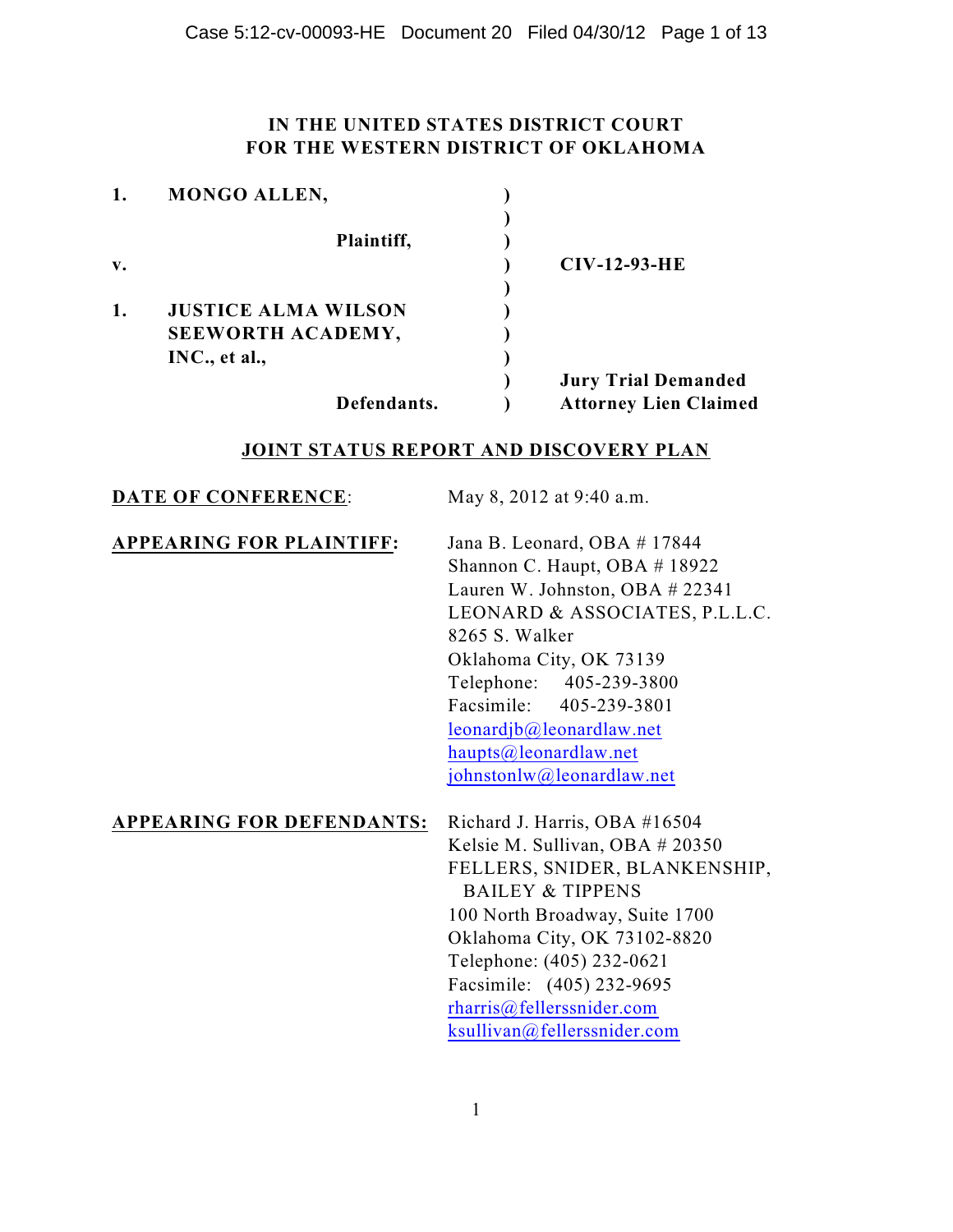# **JURY TRIAL DEMANDED X NON-JURY TRIAL \_\_\_\_\_\_**

### **1. BRIEF PRELIMINARY STATEMENT:**

#### A. Plaintiff:

Plaintiff asserts claims based on: (1) race discrimination and retaliation in the workplace in violation of 42 U.S.C. § 1981 and Title VII of the Civil Rights Act of 1964; (2) retaliation for opposing discriminatory practices in the workplace in violation of 42 U.S.C. § 1981 and Title VII of the Civil Rights Act of 1964; (3) disability discrimination and retaliation in violation of the Americans with Disabilities Act ("ADA") and the ADA Amendments Act ("ADAAA"); (4) violations of Plaintiff's right to free speech under the First Amendment made actionable by 42 U.S.C.§ 1983; (5) worker's compensation retaliation in violation of state law; (6) whistleblowing in violation of state law; and (7) unlawful interference with contract in violation of state law.

#### B. Defendants:

Only Defendant, Seeworth Academy ("Defendant") has currently been served.

Defendant denies Plaintiff's claims that any employment decision was based upon racial and/or disability discrimination and/or retaliation. In addition, Defendant denies any harassment occurred. Defendant denies that it violated Plaintiff's right to free speech or violated a recognized public policy. Further, Defendant denies any unlawful interference with an employment contract occurred. Defendant denies Plaintiff's claims in his Amended Complaint.

Employment decisions were based on legitimate non-discriminatory reasons.

### **2. JURISDICTION:**

This Court has jurisdiction over Plaintiff's federal claim pursuant to 28 U.S.C. §1331. This Court hassupplemental jurisdiction over Plaintiff'sstate law claims, which arose out of the same core of operative facts pursuant to 28 U.S.C. § 1367(a).

### **3. STIPULATED FACTS:**

- a) This court has jurisdiction over the subject matter.
- b) All parties have been correctly designated.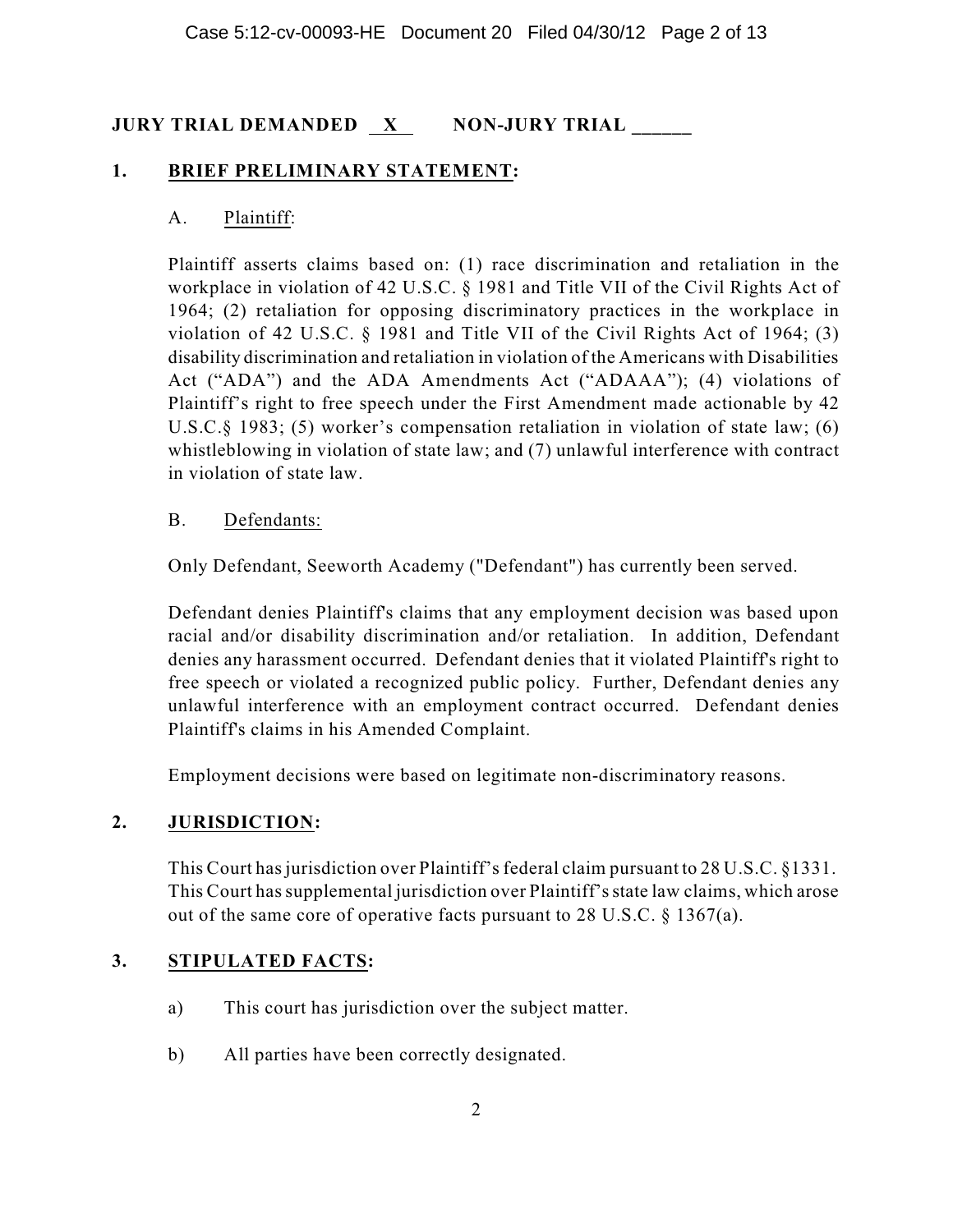- c) There are no questions as to misjoinder and non-joinder of parties.
- d) Venue is proper in this Court.

### **4. CONTENTIONS AND CLAIMS FOR DAMAGES/OTHER RELIEF SOUGHT:**

### A. Plaintiff:

- 1. Plaintiff, who is Black, was hired by Seeworth in or around 2000 as an Art Teacher. In or around 2001, Plaintiff was promoted to Principal, an administrative position. For over two (2) years during his employment, Plaintiff also served as the Transportation Director in addition to serving as Principal.
- 2. Throughout his employment, Plaintiff's job performance was at least satisfactory, if not excellent.
- 3. Plaintiff's supervisor throughout his employment was Defendant Grigg (who is White), Director for Seeworth.
- 4. Throughout his employment, Plaintiff was subjected to unequal terms and conditions in his employment due to his race. For instance, Plaintiff and other non-White Administrators for Seeworth were required to work during the summer months and at after-hours extra-curricular activities without receiving additional pay. However, White employees were given additional pay forsuch tasks.
- 5. In or around Fall 2008, Plaintiff spoke with Grigg regarding teacher concerns that had been brought to his attention. For instance, teachers reported to Plaintiff that they felt pressured to give students grades they had not earned, that grades had been falsified, that the graduation rate was inflated, and that certain school records were not accurate. In response, Grigg stated that these types of actions were necessary to keep the doors of Seeworth open.
- 6. In fact, Grigg did nothing to remedy the matters of public concern that Plaintiff had reported to Grigg. Rather, after Plaintiff's reported concerns, Grigg began retaliating against Plaintiff by removing duties and responsibilities from Plaintiff. For instance, Plaintiff was no longer permitted to interview potential employees and make recommendations to Grigg for hire. Rather, Grigg mandated which candidate would be hired for the position. And, Plaintiff was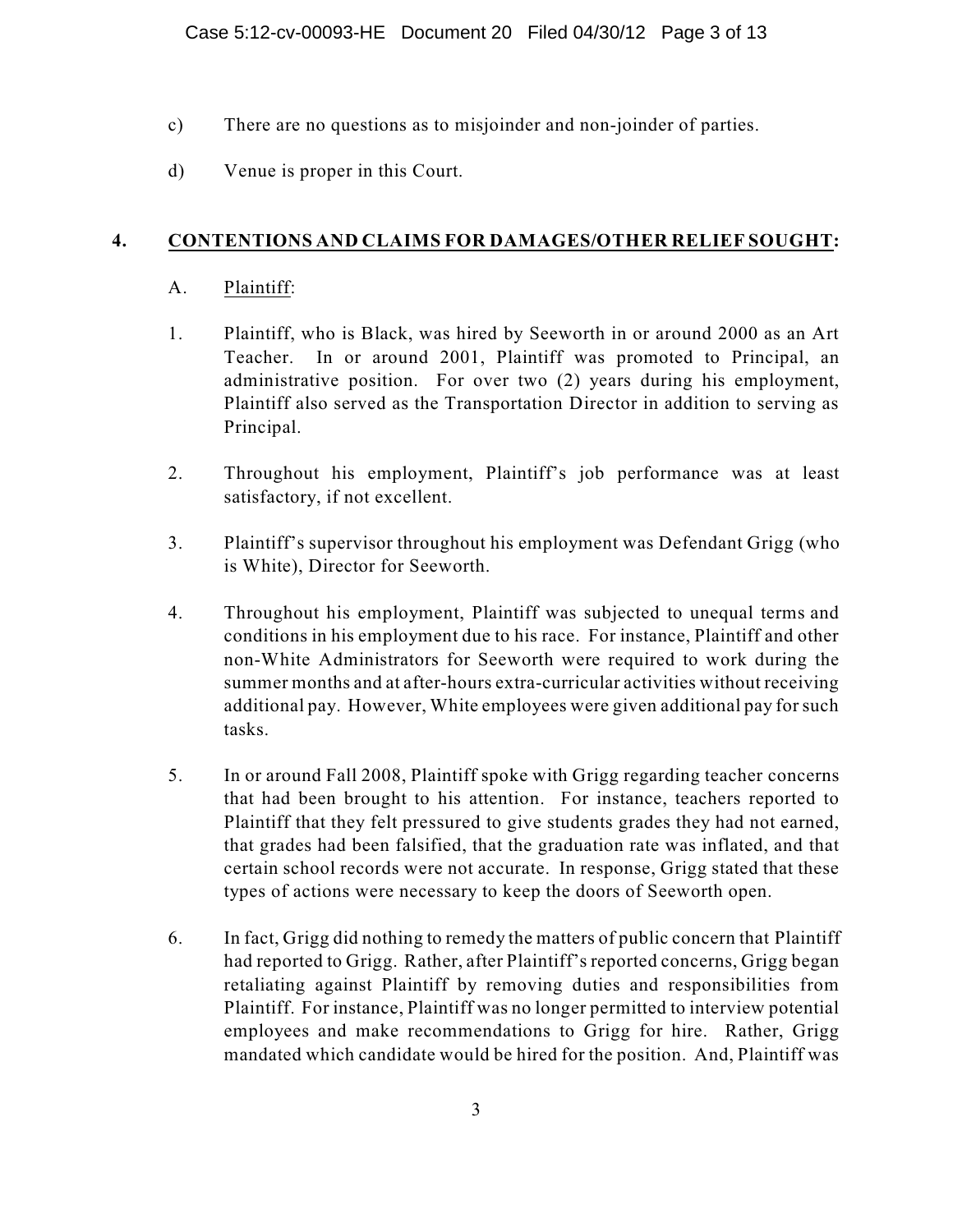excluded from attending the regional administrator meeting which he had previously attended.

- 7. Thereafter, Plaintiff continued to report unlawful activity to Grigg, including but not limited to complaints of race discrimination. And, in or around 2009, Grigg asked Plaintiff to shred receipt books used for recording the sale of tshirts and concessions for Seeworth. Plaintiff told Grigg he believed shredding the documents was illegal. Grigg took the receipt books and did not speak to Plaintiff regarding the books again.
- 8. In or around June 2009, a White employee had a medical reaction at work to prescription drugs for which the employee did not have a prescription. However, the employee was not disciplined for such conduct. To the contrary, Black employees were terminated for infractions of similar severity. Plaintiff told Grigg that not disciplining the White employee appeared to be racially discriminatory toward Black employees. Despite Plaintiff's reported concern, Grigg stated that she would not discipline the White employee for such misconduct.
- 9. In or around August 2009, Plaintiff reported numerous concerns regarding Grigg to then-current Board Member Gary Comb. Plaintiff's concerns included but were not limited to his belief that Grigg unlawfully discriminated and retaliated against Plaintiff and other employees and that Grigg used employees (who were being paid by Seeworth) for personal business. For instance, Grigg used on-the-clock employees to move furniture and clothing of Grigg's into Seeworth's storage unit. In response, Comb told Plaintiff that he would speak to the Board of Directors regarding theses issues. However, Plaintiff was not informed of any remedial action taken in response to his concerns.
- 10. After Plaintiff's discussion with Comb, in or around August 2009, Grigg removed the Transportation Director duties from Plaintiff. Plaintiff was not told why such duties were removed.
- 11. Grigg placed Bud Celsor, who is White, in the Transportation Director position. However, Plaintiff was still required to perform some tasks related to the position. Specifically, Plaintiff was required to be available until 5:30 or 6:00 p.m. to handle transportation duties, while Celsor was allowed to leave work at 3:00 p.m. And, Plaintiff and two (2) other non-White Administrators were responsible for Celsor's duties after 3:00 p.m.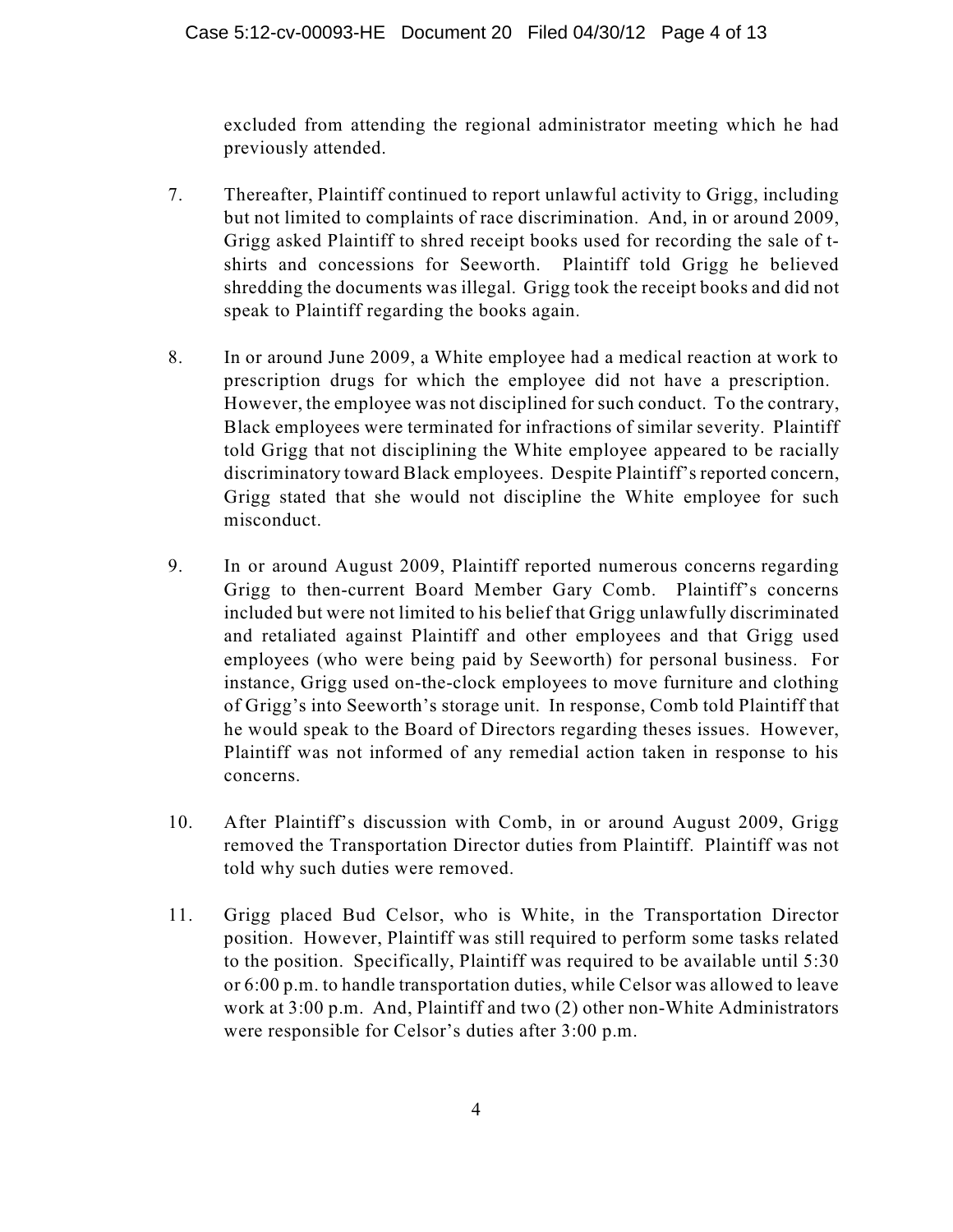- 12. While Celsor served as Transportation Director, Plaintiff was subjected to racially offensive comments from Celsor. Specifically, Celsor told Plaintiff that he would "nigger rig" a school bus that was not working. When Plaintiff reported the incident to Grigg and told her that Celsor's use of such terms was highly offensive, Grigg stated that Celsor was old and did not know what he was saying. Grigg further indicated she would not discipline Celsor for his conduct.
- 13. In or around October 2010, Plaintiff suffered an on-the-job lower back injury after being attacked by a student. Plaintiff timely reported such injury to Grigg. In response, Grigg stated that Plaintiff could not file a worker's compensation claim because he was the Principal.
- 14. Plaintiff continues to suffer from the effects of the October 2010 injury. Due to his injury, Plaintiff is a qualified individual with a disability within the meaning of the ADA and ADAAA in that he was disabled, had a record of a disability, or was perceived as disabled. Plaintiff's disability substantially limits and/or limited him in one or more of his major life activities, including but not limited to sleeping, walking, bending, and standing. Further, Plaintiff's disability impacts one or more of his internal bodily processes, including but not limited to musculoskeletal function. However, at all times relevant hereto, Plaintiff was able to perform the essential functions of his job with or without reasonable accommodations.
- 15. In or around early 2011, Comb resigned as a member of Seeworth's Board of Directors. Shortly thereafter, Board Member Tom Baldwin resigned as well.
- 16. In or around March 2011, Plaintiff was informed that the Board had hired outside consultants to address strategic planning for Seeworth. The Board stated that Plaintiff was to correspond with the consultants to schedule employee interviews. However, prior to the consultants' visit, Grigg told Plaintiff that she would be meeting with her employees separately to ascertain what the employees were going to tell the consultants. And, Grigg circulated evaluations to the employees, then met with the employees to attempt to resolve their complaints before the consultants' interviews in an effort to circumvent the process.
- 17. In or around mid-April 2011, Plaintiff began requesting time to speak with Seeworth's Board of Directors.
- 18. In or around late April 2011, during Plaintiff's telephone interview with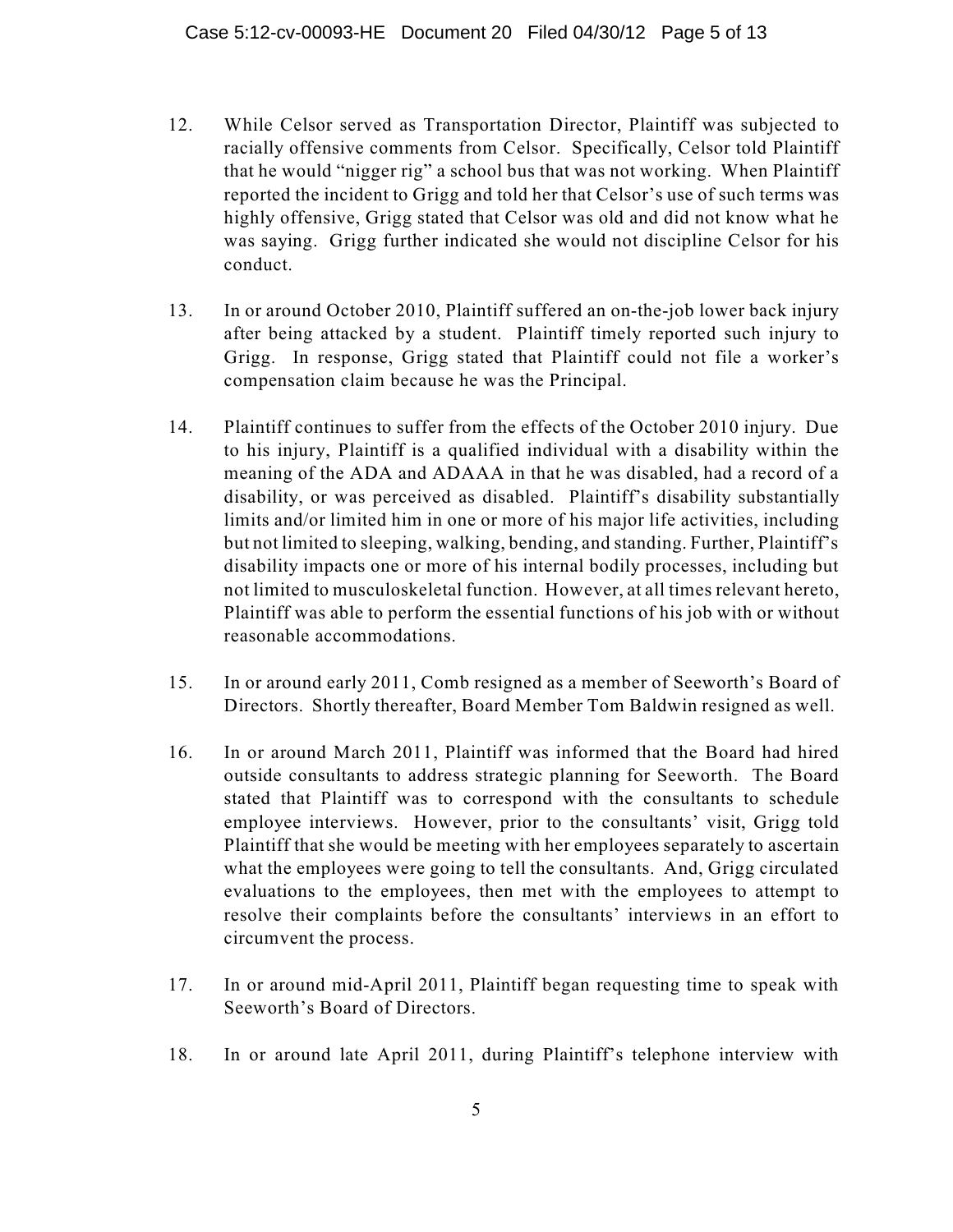Consultant Jill Wells, Plaintiff reported numerous issues regarding Grigg, including but not limited to race discrimination, retaliation, and concerns that Grigg was using Seeworth's federal funds for personal use.

- 19. Plaintiff reported the aforementioned pay issues for non-White employees and that his complaints to Grigg regarding those issues resulted in Grigg retaliating against Plaintiff and other employees by removing their job duties or terminating their employment. Plaintiff further expressed that he and other employees could not voice their concerns because they witnessed other employees terminated for such conduct. Plaintiff further stated that Grigg used Seeworth employees who were being paid by federal funds to perform personal work for Grigg, such as moving family members into their homes and moving Grigg's clothing into Seeworth's storage unit.
- 20. Plaintiff also told Wells he felt he might be terminated for sharing his concerns with the consultants. Wells told Plaintiff that, based on the consultant interviews with Seeworth's employees, many feared they would be terminated for sharing their concerns with the consultants. Wells further stated she would try to prevent this from happening.
- 21. After his conversation with Wells, Plaintiff was informed by other employees that during their consultant interviews, Wells stated that Plaintiff was no longer the Principal for Seeworth. Upon information and belief, Grigg told Wells that Plaintiff was no longer employed and that employee interviews should be scheduled through Grigg.
- 22. Plaintiff continued his attempts to speak with the Board regarding his concerns. In fact, Plaintiff made approximately seven (7) requests to speak with the Board regarding Grigg's conduct. On or about April 20, 2011, Plaintiff contacted Defendant Wilson (who was the Board President at that time), but did not receive a return call. On or about May 27, 2011, Plaintiff called Defendant Mayfield who stated that Plaintiff should address his concerns with Grigg. And, Plaintiff's e-mail requests to Grigg to be placed on the Board Agenda were declined by the Board and/or Grigg.
- 23. On or about May 14, 2011, a Saturday, Plaintiff stopped by work. Upon his arrival, Plaintiff discovered that all Seeworth Board members, Grigg, and the Administrators for Seeworth were meeting with the consultants, including Wells. Plaintiff was not notified of the meeting, nor was the meeting Agenda posted.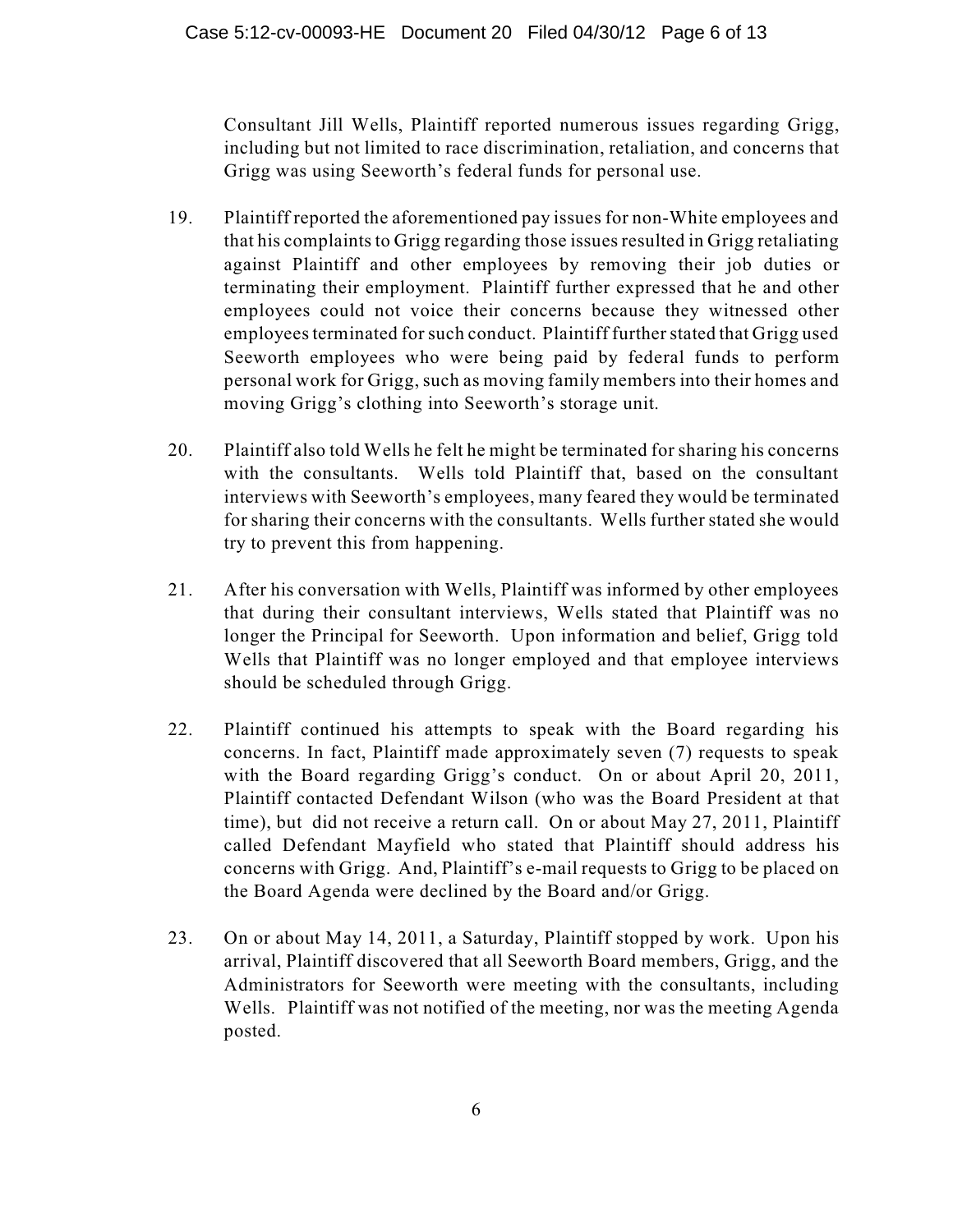- 24. While the meeting continued, Wells exited the meeting and spoke with Plaintiff. Wells stated that she wanted Plaintiff to be in the meeting and was given the impression that Plaintiff would be present. Wells further indicated that the agenda had provided a place for Plaintiff to speak, but five (5) minutes before the meeting, the agenda was changed. Upon information and belief, Plaintiff's time to speak was moved earlier in the meeting. Thus, Plaintiff's allotted time was passed over. Plaintiff told Wells that he was not aware of the meeting. Wells stated to Plaintiff, "That's what I was afraid of."
- 25. Upon information and belief, one of the consultants asked why Plaintiff, an Administrator, was absent from the meeting, but was told that Plaintiff had been informed of the meeting and was not present.
- 26. Plaintiff went into the May 14, 2011 meeting and asked the attendees whether he was supposed to be present for the meeting, stating that he was not aware the meeting was scheduled. Grigg indicated that the portion of the meeting in which Plaintiff could speak was over and that Plaintiff should leave. Therefore, Plaintiff exited the building.
- 27. Grigg followed Plaintiff out of the building. Grigg stated that Plaintiff should not have come to the meeting and that Plaintiff was not invited into the meeting. Plaintiff told Grigg that her actions in excluding Plaintiff from the meeting were not right, referring to Grigg's discrimination and retaliation against employees and her misappropriation of school funding. Plaintiff further stated that he was going to talk to the Board about Grigg's discrimination, retaliation, unethical and unlawful practices.
- 28. Grigg responded by repeatedly telling Plaintiff to shut his mouth and stating that he was only trying to garner media coverage for himself. Grigg further stated that Plaintiff was not allowed to speak to the Board regarding his concerns.
- 29. After this conversation with Grigg, Plaintiff again requested to Grigg that he be allowed to speak with the Board. Grigg again denied Plaintiff's request. Grigg further indicated that if Plaintiff wanted to continue to be an executive at the school, Plaintiff should apologize for being "in the wrong" and overreacting.
- 30. In or around early June 2011, Grigg told Plaintiff that he no longer held the position of Principal due to a new grant Seeworth received. Grigg offered Plaintiff the position of "Director" under the new grant. Grigg further stated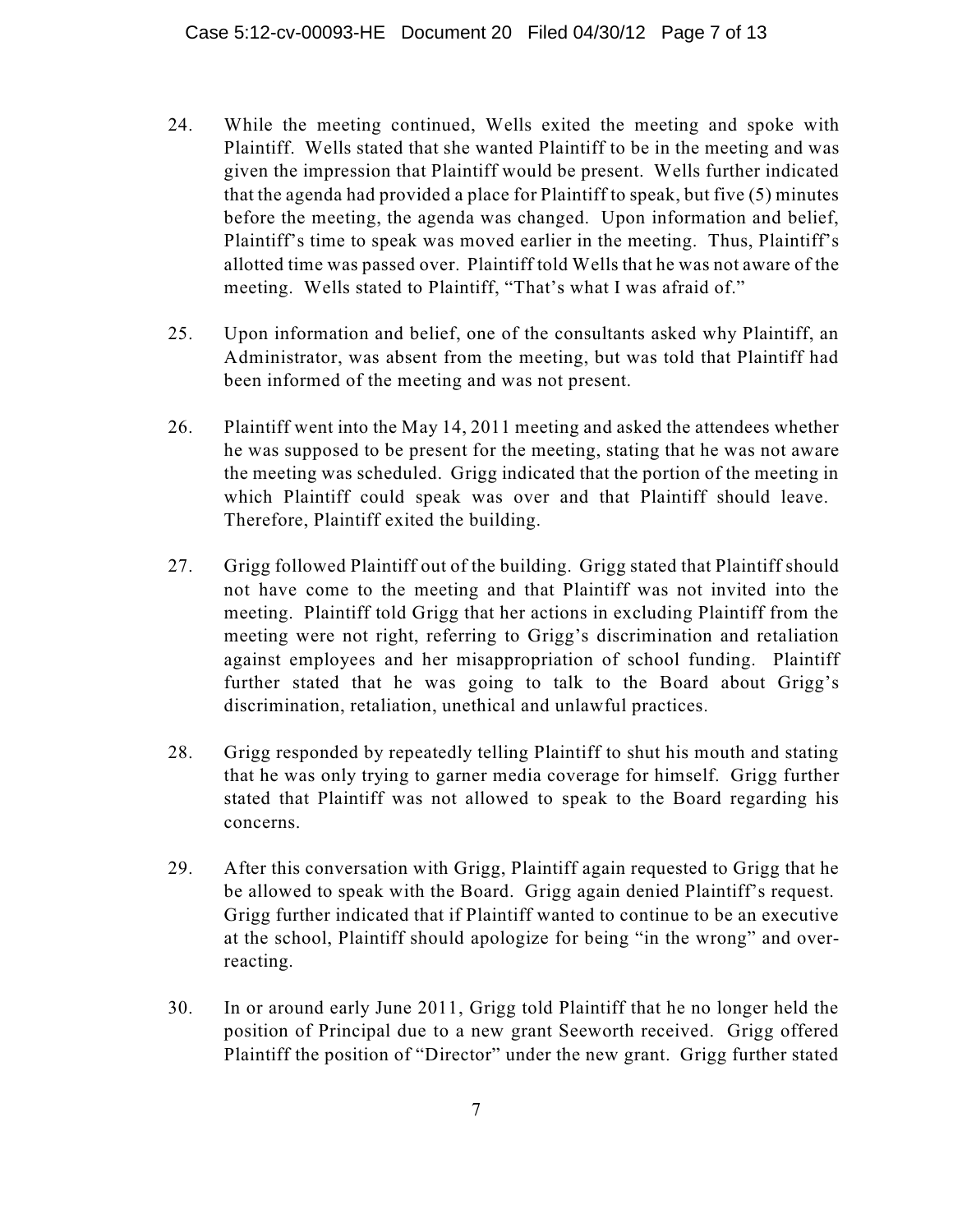that there would be no change in Plaintiff's duties or salary. Plaintiff accepted the position.

- 31. On or about June 15, 2011, Plaintiff sent an e-mail to the Board, again requesting a meeting with the Board. Plaintiff expressed in the e-mail that the Oklahoma County District Attorney asked permission of Plaintiff to look into his concerns regarding harassment and unlawful conduct of Grigg (i.e., using school funds for her personal use). Plaintiff further stated that he wanted to request time to voice his concerns to the Board before the District Attorney became involved.
- 32. On or about June 16, 2011, Plaintiff received a telephone call from Grigg stating that Plaintiff's services were no longer needed and that the Board chose not to renew Plaintiff's contract for the 2011-2012 school year. Plaintiff was not given advance notice of such decision or a reason for such actions.
- 33. On or about June 21, 2011, Plaintiff was contacted by Defendant Wilson to inform him of a Board meeting to occur that evening. Wilson stated that the purpose of such meeting was allegedly to hear Plaintiff's concerns. Despite the short notice, Plaintiff appeared before the Board. All Defendant Board members were present, including newly-appointed Board member Patricia Kelley.
- 34. During such meeting, Plaintiff notified the Board that he and other non-White Administrators had been discriminated against due to their race, that he had been prohibited from filing a worker's compensation claim, and that Grigg had been misusing government funds. The Board's only response was to ask Plaintiff whether he perceived any of his actions as insubordinate. Plaintiff denied any conduct that constituted insubordination.
- 35. On or about June 22, 2011, Plaintiff filled out an Exit Form from Seeworth upon returning school property in his possession. The document stated that the reason for Plaintiff's separation was that his services were no longer needed and listed Plaintiff's position as "Principal."
- 36. Upon information and belief, following Plaintiff'stermination, Seeworth hired a White, Female to perform Plaintiff's prior job duties.
- 37. As a direct and proximate result of Defendants' actions, Plaintiff has suffered injuries and damages. Plaintiff requests this Court award her damages, including, but not limited to, back pay, future wages, compensatory damages,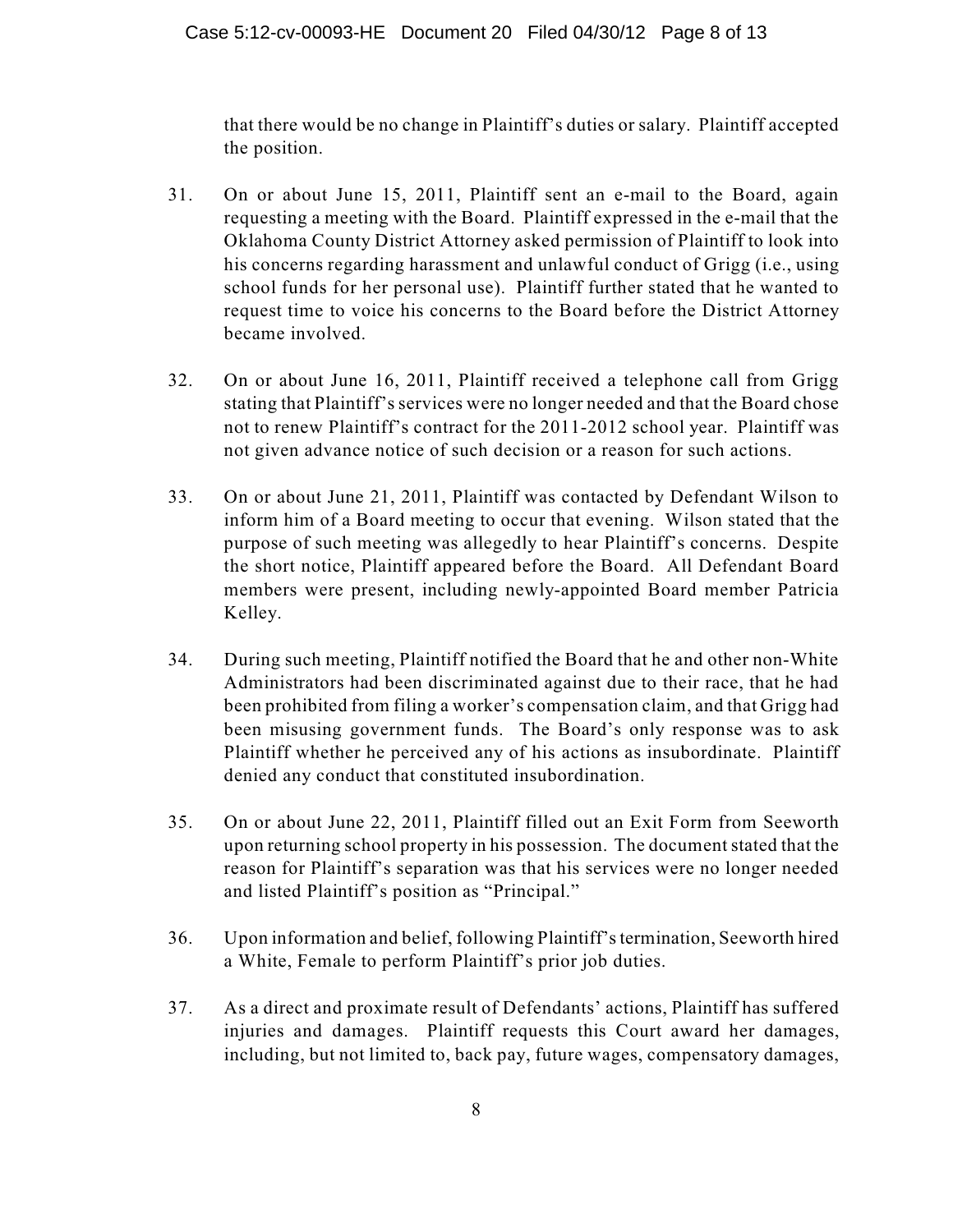interest (pre-and post-judgment), costs, attorney fees, punitive damages, liquidated damages and such other relief as this Court may deem appropriate.

#### B. Defendants:

Seeworth is a charter school founded by former Chief Justice of the Oklahoma Supreme Court, Justice Alma Wilson, to serve juvenile offenders and students who were failing in the traditional education environment. Plaintiff was employed at the Justice Alma Wilson Seeworth Academy ("Seeworth") as Principal, since on or around 2002. He was initially hired as an art teacher in 2000 by Defendant, Mrs. Janet Grigg. Mrs. Grigg also recommended the Plaintiff for the position of Principal. Mrs. Grigg has been Director at Seeworth Academy since its creation.

Initially, Plaintiff's performance was satisfactory, but it began to steadily deteriorate as time progressed. Seeworth received complaints from other employees that his conduct was unprofessional. In addition, Plaintiff was directly insubordinate to Mrs. Grigg on several occasions straining the professional relationship and environment.

In 2011, Seeworth was in the process of applying for a federal improvement grant which would provide significant funding for the school. The grant's guidelines required the school to implement an intervention model. The intervention model the school selected (and which allowed the school to stay open) required that the principal (the position held by Plaintiff) be replaced. In April, 2011, Mrs. Grigg informed Plaintiff of Seeworth's eligibility and intent to apply for the grant, as well as what the guidelines required concerning replacement of the principal. Mrs. Grigg informed Plaintiff that if this occurred, he would be given another position at the school with the same rate of pay. However, the Plaintiff refused the position and became increasingly insubordinate, unprofessional and disrespectful. Despite warnings regarding his behavior, his conduct continued. Based upon his actions and the grant requirements, the Board voted not to renew his contract for the 2011-2012 school year.

Defendant denies that any harassment occurred. Defendant had policies and procedures in place for reporting workers' compensation claims, the prevention of harassment, the reporting of harassment and potential discrimination. Upon knowledge of any alleged harassment or alleged improper behavior, Seeworth took immediate action.

Employment decisions are based upon legitimate, non-discriminatory reasons, including performance, ability to perform the functions of the position, qualifications, experience and education. In addition, the decision was based on the best interest of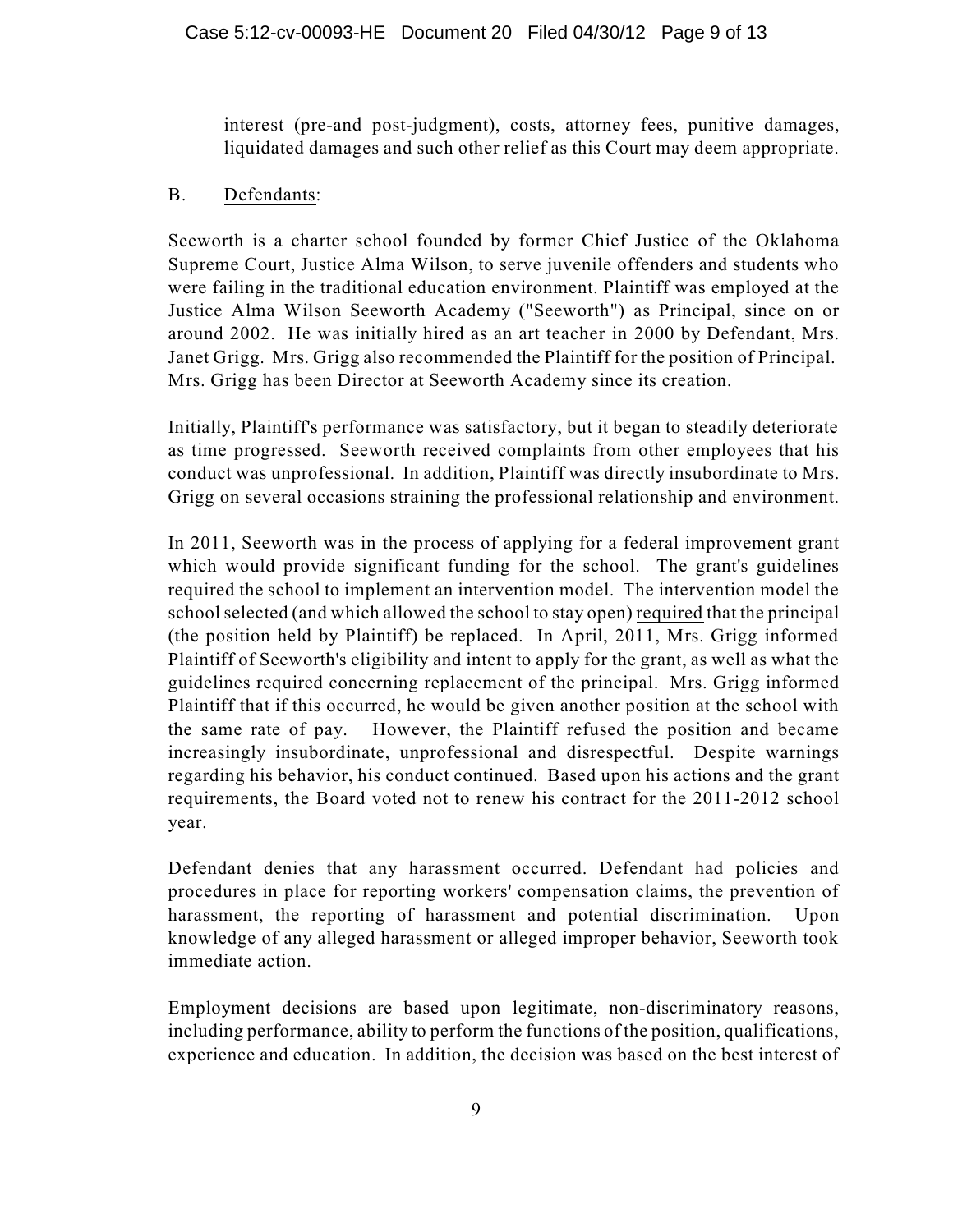the school and students.

Defendant disputes Plaintiff's allegations and contentions and demands strict proof thereof.

### **5. APPLICABILITY OF FED.R.CIV.P. 5.1 AND COMPLIANCE:**

Do any of the claims or defenses draw into question the constitutionality of a federal or state statute where notice is required under 28 U.S.C. § 2403 or Fed. R. Civ. P. 5.1?

Yes No X

# **6. MOTIONS PENDING AND/OR ANTICIPATED:**

- A. Plaintiff: Plaintiff will be filing a motion to extend the deadline to serve the individual Defendants.
- B. Defendants: Defendants anticipate filing a Motion for Summary Judgment on several of Plaintiff's claims. In addition, Defendant anticipates the need for a Protective Order to preserve the confidentiality of personnel files.

### **7. COMPLIANCE WITH RULE 26(a)(1)**:

Have the initial disclosures required by Fed.R.Civ.P. 26(a)(1) been made? If not, when will initial disclosures be made?

Yes No X

The parties agree to exchange initial disclosures on or before May 14, 2012.

### **8. PLAN FOR DISCOVERY:**

- A. The discovery planning conference (Fed.R.Civ.P. 26(f)) was held on: April 24, 2012.
- B. The parties anticipate that discovery should be completed within: 6 months
- C. In the event ADR is ordered or agreed to, what is the minimum amount of time necessary to complete necessary discovery prior to the ADR session: 90 days.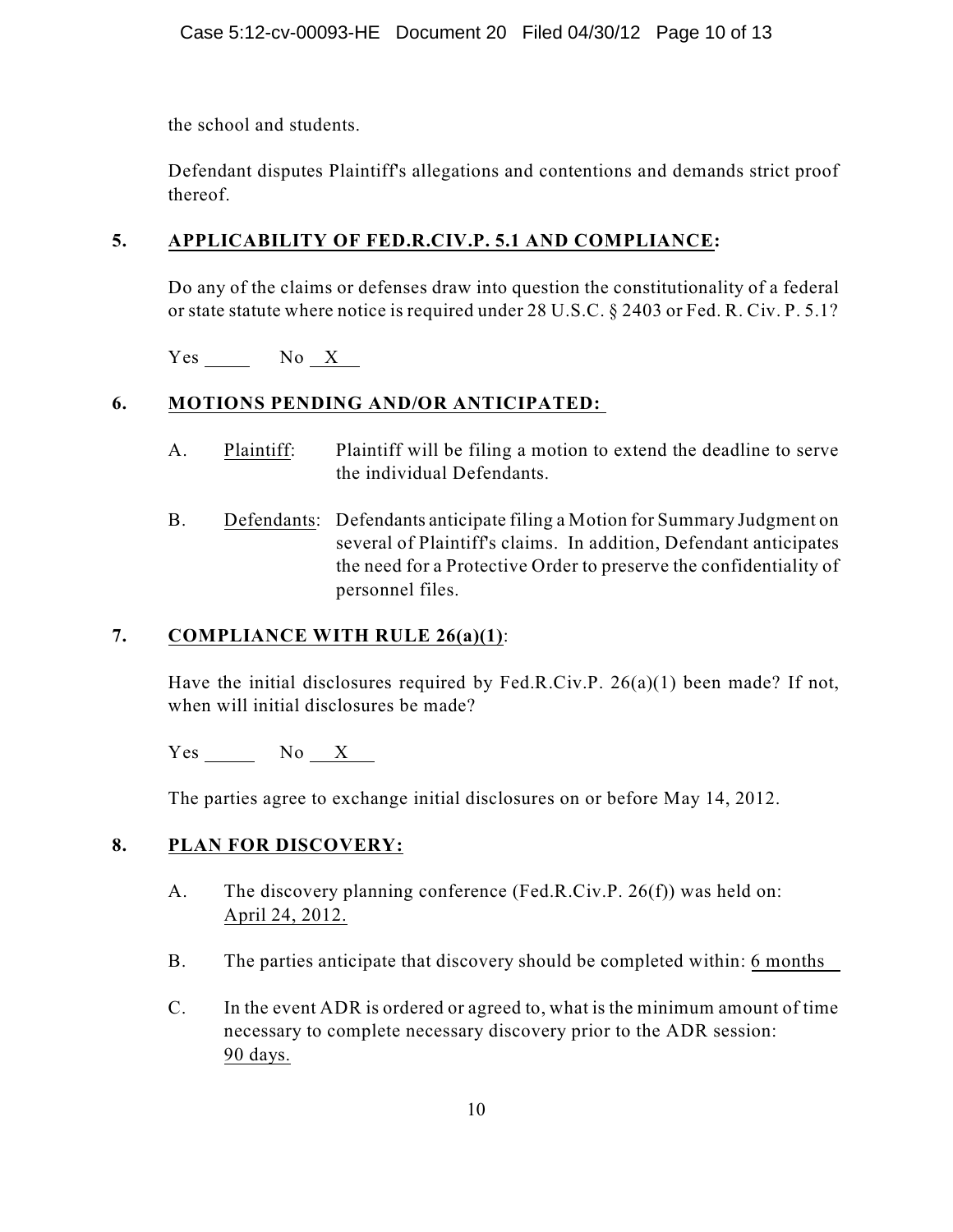D. Have the parties discussed issues relating to disclosure or discovery of electronically stored information, including the form or forms in which it should be produced, as required by Fed. R. Civ. P.  $26(f)(3)$ ?

Yes X No

E. Have the parties discussed issues relating to claims of privilege or of protection as trial-preparation material as required by Fed.R.Civ.P.  $26(f)(3)(D)?$ 

Yes X No

To the extent the parties have made any agreements pursuant to Fed. R. Civ.  $P.26(f)(3)(D)$  and Fed. R. Civ. P. 502(e) regarding a procedure to assert claims of privilege/protection after production and are requesting that the court include such agreement in an order, please set forth the agreement in detail below and submit a proposed order adopting the same. Not applicable.

- F. Identify any other discovery issues which should be addressed at the scheduling conference, including any limitation on discovery, protective ordered needs, or other elements (Fed.R.Civ.P. 26(f)) which should be included in a particularized discovery plan. The parties anticipate filing an agreed protective order should non-party personnel files or medical records of the Plaintiff be produced .
- **9. ESTIMATED TRIAL TIME:** 3-4 days
- **10. BIFURCATION REQUESTED:** Yes \_\_\_\_ No X
- 11. **POSSIBILITY OF SETTLEMENT**: Good Fair Poor X

### **12. SETTLEMENT AND ADR PROCEDURES:**

- 1. Compliance with  $LCvR16.3(c)$  ADR discussion: Yes  $X$  No
- 2. The parties request that this case be referred to the following ADR process:

| Mediation                                           |
|-----------------------------------------------------|
| Judicial Settlement Conference                      |
| Other                                               |
| None - the parties do not request ADR at this time. |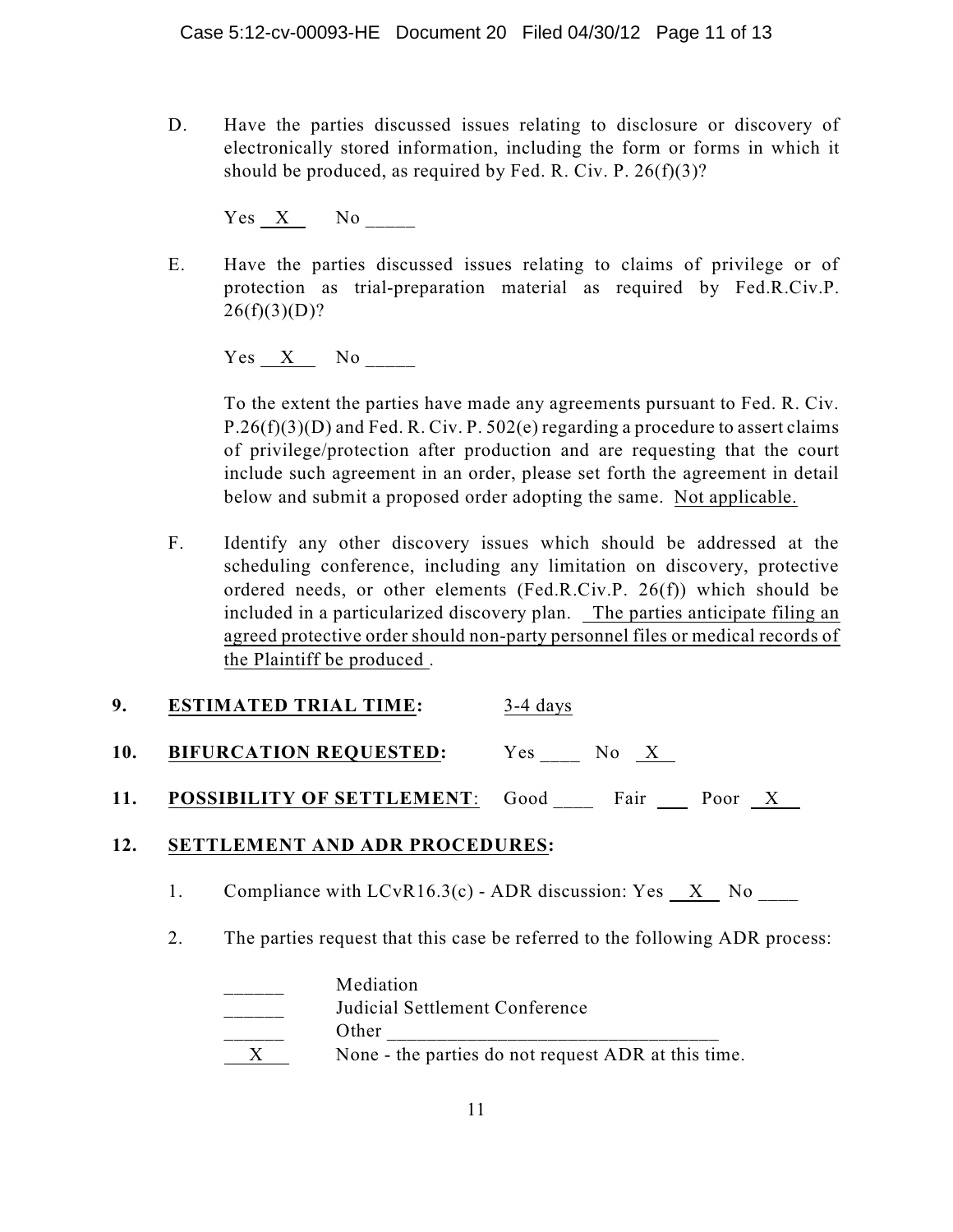### **13. PARTIES CONSENT TO TRIAL BY MAGISTRATE JUDGE:** Yes X No

#### **14. TYPE OF SCHEDULING ORDER REQUESTED:** X Standard Specialized

Respectfully submitted this 30th day of April, 2012.

Respectfully submitted,

s/Lauren W. Johnston Jana B. Leonard, OBA # 17844 Shannon C. Haupt, OBA # 18922 Lauren W. Johnston, OBA # 22341 LEONARD & ASSOCIATES, P.L.L.C. 8265 S. Walker Oklahoma City, OK 73139 Telephone: 405-239-3800 Facsimile: 405-239-3801 leonardjb@leonardlaw.net haupts@leonardlaw.net johnstonlw@leonardlaw.net *Counsel for Plaintiff*

s/ KELSIE M. SULLIVAN (*Signed with permission)* Kelsie M. Harris, OBA# 20350 Richard J. Harris, OBA# 16504 FELLERS SNIDER BLANKENSHIP BAILEY & TIPPENS, P.C. 100 N. Broadway, Suite 1700 Oklahoma City, OK 73102 405/232-0621 (Phone); 405/232-9659 (Fax) E-mail: RHarris@fellerssnider.com E-mail: KSullivan@fellerssnider.com *Counsel for Defendants*